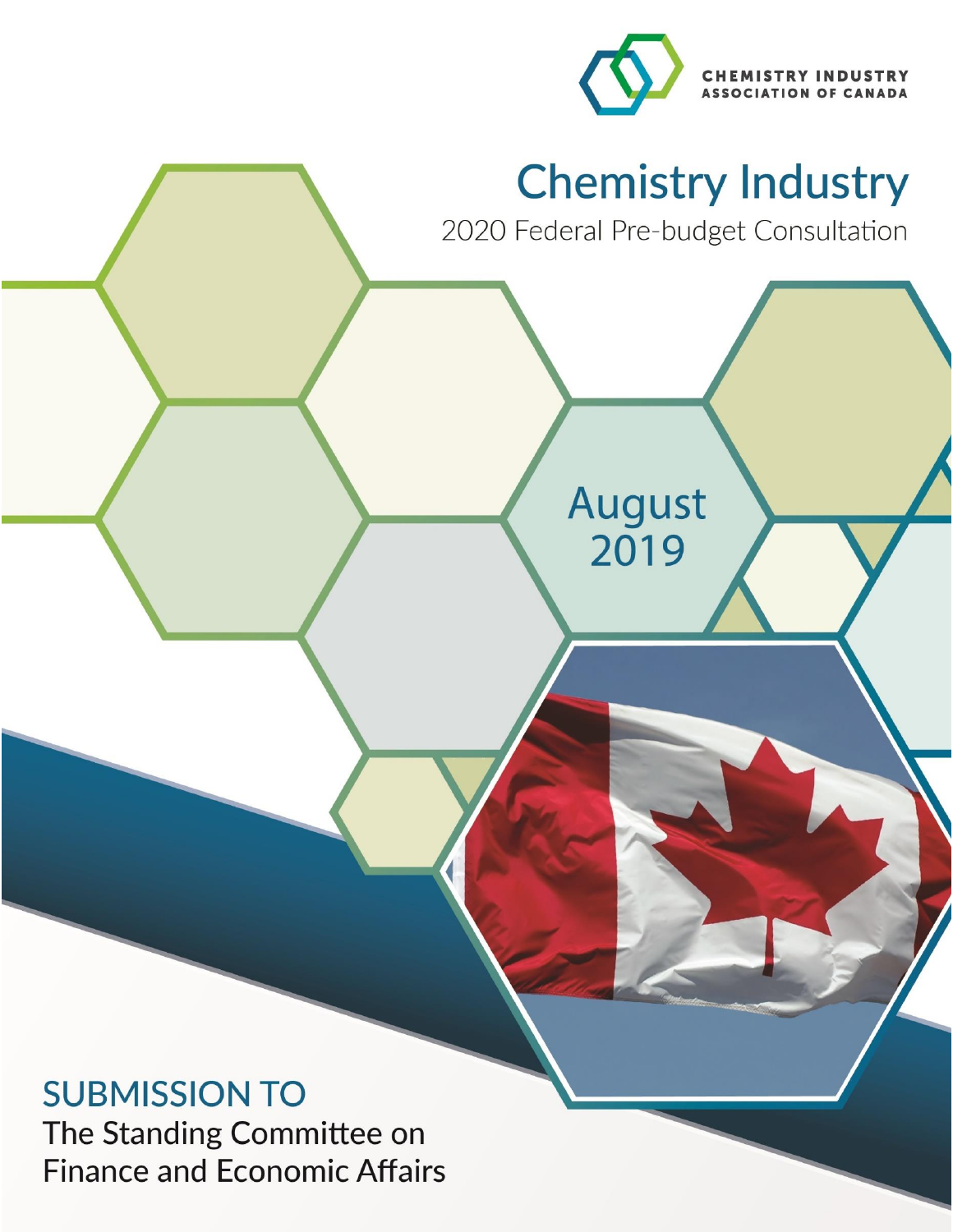### › **Recommendations:**

- **1. Reform the SR&ED program to help foster R&D in Canada by:**
	- **raising the investment tax credit to 20% from the current 15%;**
	- **eliminating or substantially raising the upper limit for taxable capital phase-out range from the current \$50 million; and**
	- **reinstating capital expenditure eligibility that was phased out beginning January 1, 2013;**
	- **Eliminate the 20% disallowance on arm's-length consulting payments.**
- **2. Establish the Plastic Technology Innovation Fund (PTIF) with an initial allocation of \$200 million and operated by Natural Resources Canada to further research and development of groundbreaking plastic technology applications in Canada.**
- **3. Re-authorize the existing funding for the Chemicals Management Plan (CMP) and specifically develop and expand all aspects related to international development to share Canada's expertise.**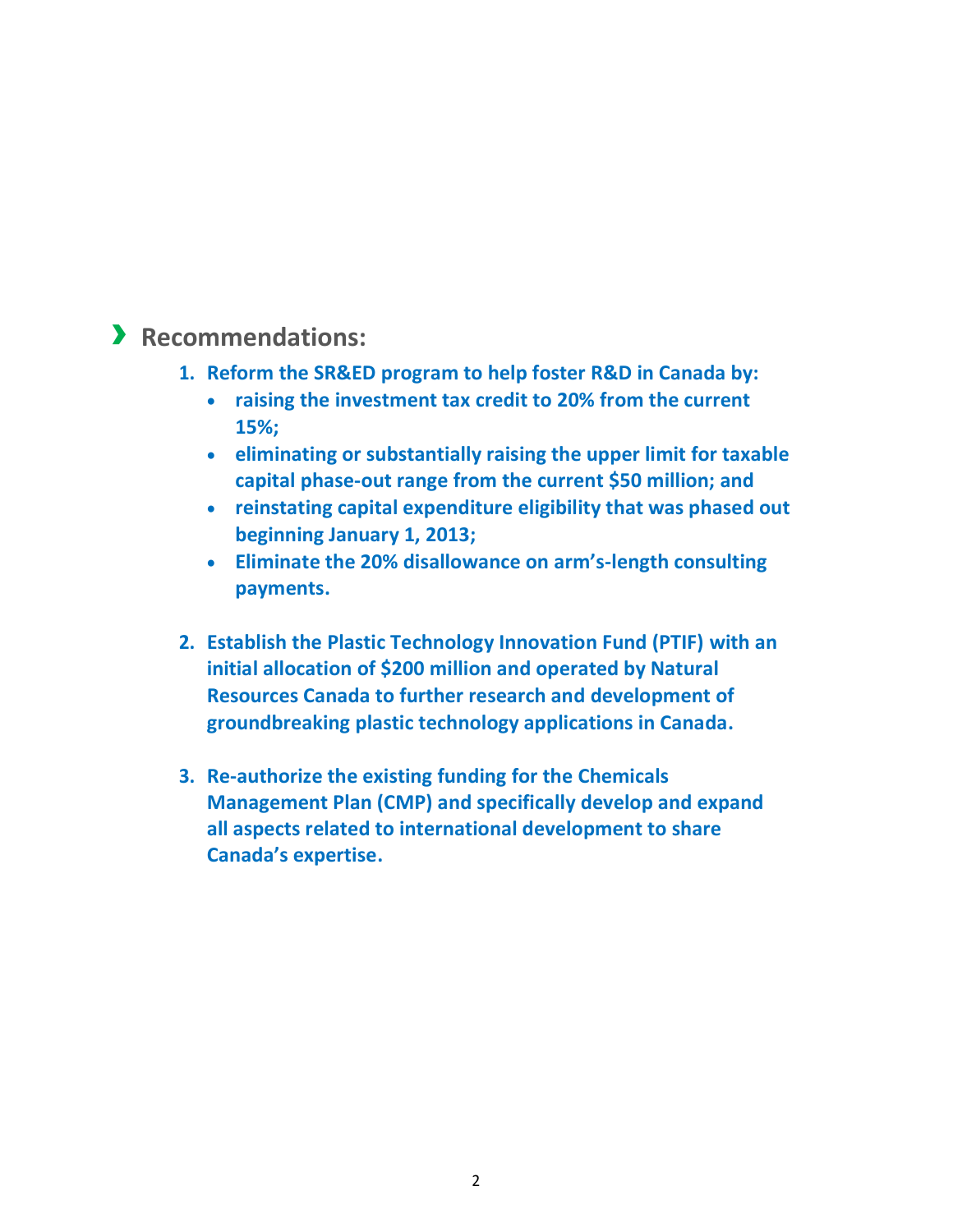### › **Chemistry is Essential to a Low Carbon Economy**

Addressing the challenge of climate change in Canada and globally depends on chemistry-based solutions. Chemistry is an important part of Canada's energy sector and Canada is recognized as having abundant, low carbon resources, such as natural gas and natural gas liquids, hydroelectricity and biomass, that can play an import role as chemical feedstocks. More than 95% of all manufactured products rely on chemistry. Advances in key sectors such as green buildings, sustainable transportation, clean energy and sustainable agriculture would be impossible without chemistry.

Today Canada's chemistry sector produces \$58 billion worth of products annually. It is Canada's 4<sup>th</sup> largest manufacturing sub-sector with exports worth nearly \$40 billion, and it employs nearly 87,900 Canadians in high-skilled, high-paying jobs. Chemistry's ability to deliver effective, timely solutions today makes it an obvious choice to help lead Canada's transition to a low-carbon economy. It is within this context, and with an eye to the future, that the Chemistry Industry Association of Canada (CIAC) presents its recommendations for Budget 2020.

### › **1. Building a Competitive Chemistry Sector**

Over the last few years the Chemistry Industry Association of Canada (CIAC) has worked diligently to highlight the investment potential that exists in the chemistry sector and recently the Government has responded. The introduction of the technology agnostic Strategic Innovation Fund (SIF) in 2017 was a welcome shift from a focus on a limited number of priority sectors. The chemistry projects that SIF has funded will create high-paying jobs and contribute positively to Canada's gross domestic product for decades to come. Similarly, the introduction of the 100% Accelerated Capital Cost Allowance for major capital projects in the 2018 Fall Economic Statement was a welcome response to the Tax Cuts and Jobs Act in the United States. Canada should strongly consider making the 100% ACCA permanent before the current sunset period approaches, this would provide certainty to companies whose investment cycles did not align with the current period of this measure. Additionally, it is important that the government remain vigilant. CIAC and many other major business groups such as the [Canadian Manufacturers and Exporters,](https://cme-mec.ca/wp-content/uploads/2018/11/Doc_QC_Restoring-Canadas-Advantage.pdf) the [Business Council of Canada](https://thebusinesscouncil.ca/initiatives/task-force-on-canadas-economic-future/) and the [Canadian Chamber of](https://www.ataxingissue.com/)  [Commerce](https://www.ataxingissue.com/), agree that the time has come for a comprehensive review of Canada's business taxation environment. As we move further away from the last federal review conducted in 1996-1997, it is important that the government of Canada conduct a review following the federal election.

## › **2. Building a World Class Ecosystem for Chemistry Research and Development**

The chemistry sector is one of the most research-intensive sectors in the global economy. Chemistry consistently ranks as the world's 2<sup>nd</sup> most patented sector after Information Technology and, in Canada, it employs the second highest rate of university graduates behind electronic and computer manufacturing. However, Canada is lagging other jurisdictions in attracting private chemistry Research and Development (R&D) mandates. Similarly, Canada is also behind on the commercial deployment of groundbreaking technologies and processes that can help resolve the pressing issues of our time such as climate change and plastic waste. CIAC believes that Budget 2020 can address some of these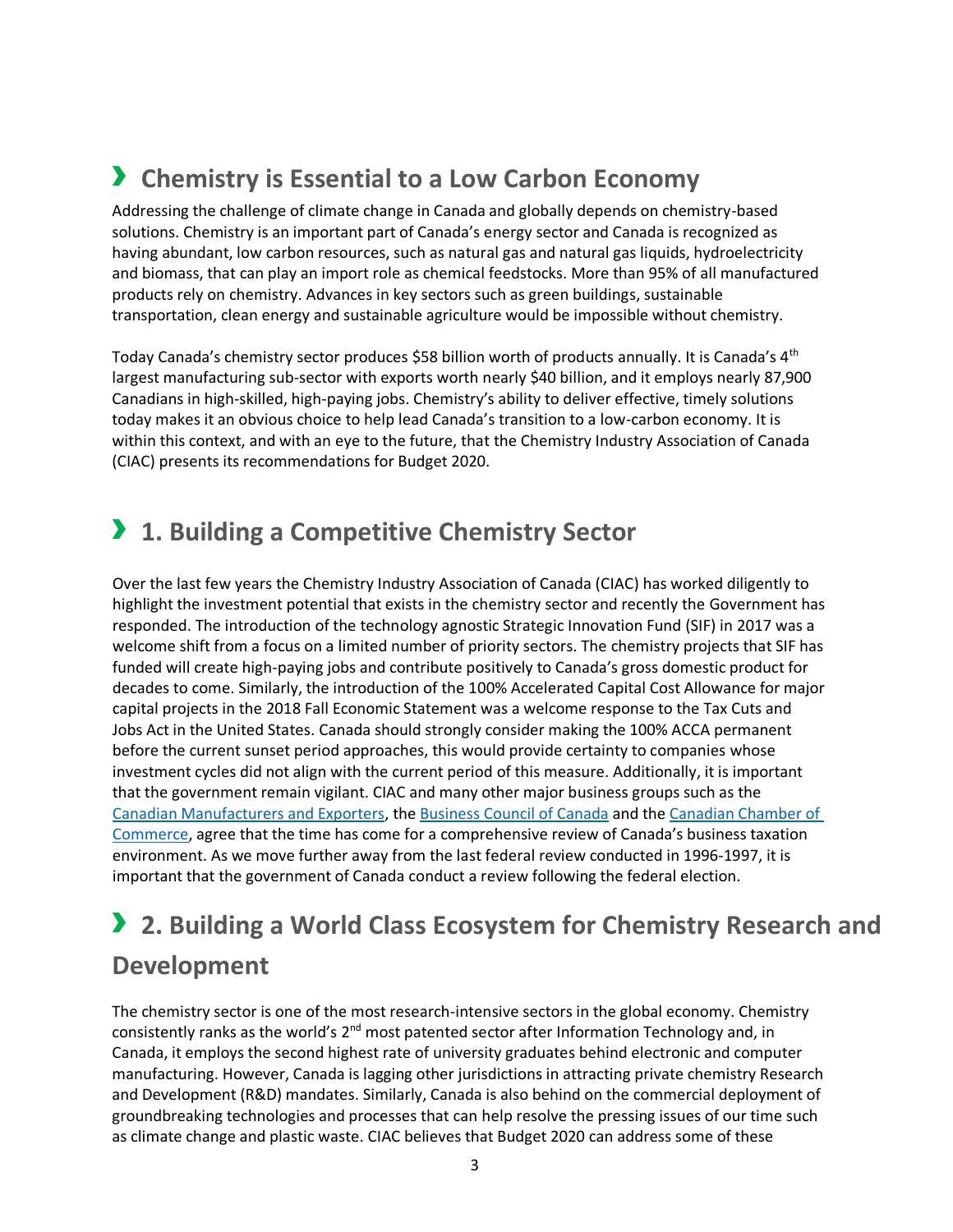deficiencies and put Canada on the path to developing a world class ecosystem for chemistry R&D.

#### **Reforming the Federal Scientific Research and Development (SR&ED) Tax Incentive**

The Federal SR&ED tax incentive is the government of Canada's largest and most widely available tax credit program that fosters research and development. The program provides more than \$3 billion annually to over 20,000 claimants and is administered by the Canadian Revenue Agency (CRA). Given the SR&ED program's longstanding position in the federal taxation architecture, many provincial programs use the SR&ED as a model (or a co-qualifying program) for their own R&D tax credit regimes. CIAC believes that changes to the SR&ED program are required to ensure that Canada remains a destination for global research mandates. As it stands today, the SR&ED program is difficult to access and onerous to companies, with the CRA performing the dual role of judging and auditing SR&ED compliance. SR&ED has also seen its eligibility criteria tightened since the early 2000s while seeing the investment tax credit itself decrease from 20% to 15%. Reforming some of these aspects will help re-invigorate private sector research and development in Canada.

#### **Recommendations:**

- **1. Reform the SR&ED program to help foster R&D in Canada by:**
	- **a.raising the investment tax credit to 20% from the current 15%;**
	- **b.eliminating or substantially raising the upper limit for taxable capital phase out range from the current \$50 million; and**
	- **c. reinstating capital expenditure eligibility that was phased out beginning January 1, 2013;**
	- **d.eliminate the 20% disallowance on arm's-length consulting payments**

#### **Establishing the Plastic Technology Innovation Fund (PTIF)**

As noted previously, more than 95% of all manufactured products rely on chemistry and many of these include plastic resins. From wind turbines and solar panels, to vehicles and building materials, to the food packaging that allows us to feed the world, plastics chemistry is vital to our low-carbon economy.

These products enable our modern way of life, but they do not belong in our waterways or in the environment. Today in Canada, as a result of inadequate sorting, contamination, limited end markets and not employing all the technologies available, nearly 80% of all post-consumer plastics end up in landfills – three million tonnes annually. The current approach to producing, using and disposing of plastics poses a real threat to the environment and results in a significant loss of value, resources and energy.

In the last 18 months, images of mismanaged plastic waste in our environment have left many Canadians frustrated and angry about the amount of plastic in their lives and the lack of visible and understandable solutions to address plastic waste. Our members are committed to working with all levels of government and other stakeholders to develop a more sustainable approach for waste management.

Similar to the problems faced by the forest products and energy sectors in a changing and climate conscious world there is no "one-size fits all" solution to managing plastic waste. A variety of technologies and approaches will be needed to keep plastic waste out of the environment and in the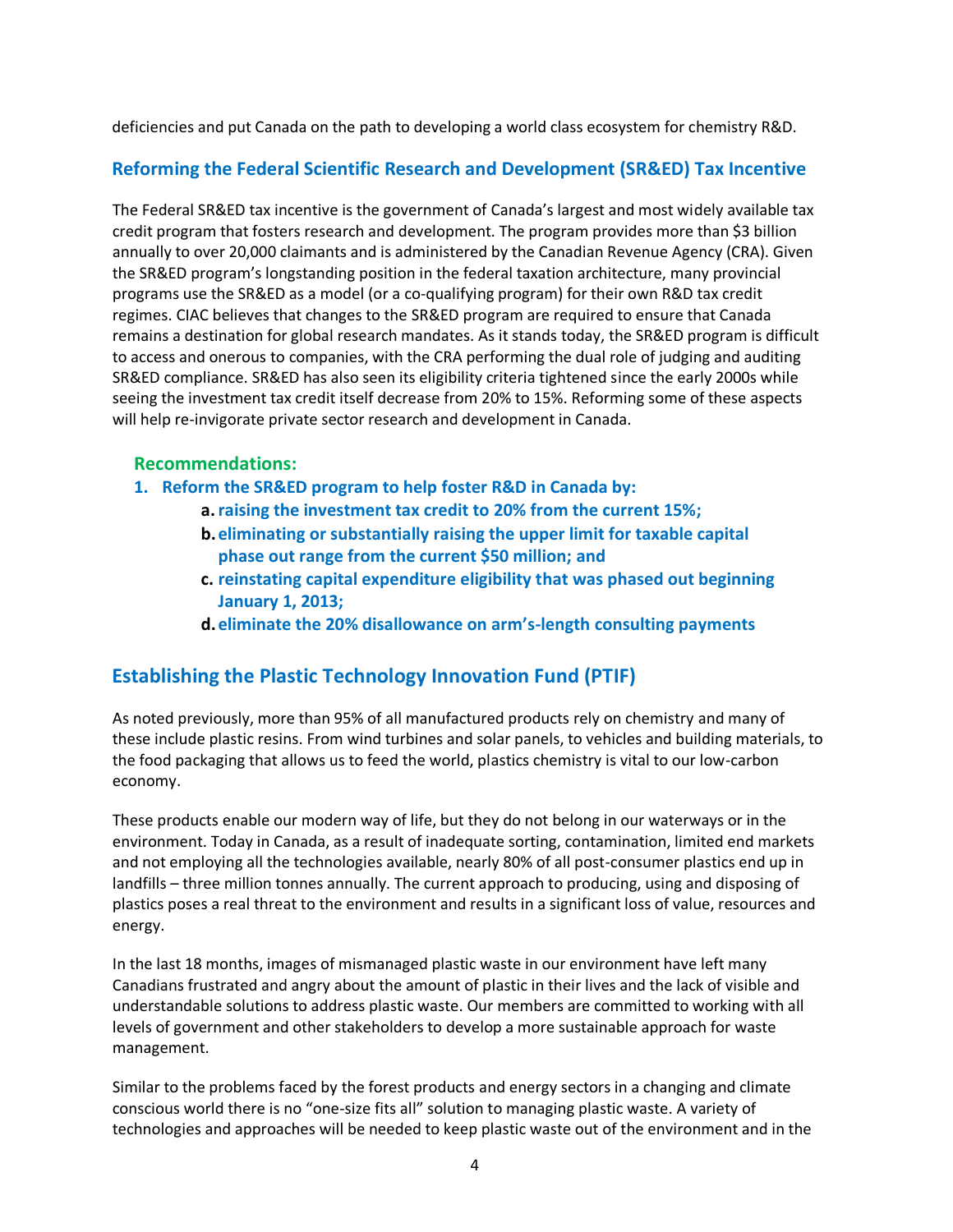economy. The innovation and ingenuity of the chemistry sector will be key in solving this problem and our industry is already stepping up to do our part and reach our goal of a zero plastic waste future. In pursuit of this goal, CIAC is proposing that the Federal government build on successful models such as the Energy Innovation Program and the Expanding Market Opportunities Program for wood products to nurture and expand Canada's technological capacity to address the problem of plastic waste.

CIAC recommends that the Federal government establish the **Plastic Technology Innovation Fund (PTIF)** with initial funding of \$200 million. The fund would be managed by Natural Resources Canada (NRCan) and would be a game-changing program for plastic technology research and development in Canada. NRCan would be responsible for assessing applications brought forward by the private sector and research communities that will accelerate innovation in areas of product design, and advanced plastics recycling and recovery technologies such as chemical recycling, pyrolysis, gasification and energy recovery. Additionally, the fund would support demonstration projects to help normalize the use of products made with recycled plastic for consumers and businesses, and test new technologies in pre-commercial applications.

CIAC and its member companies are already engaged in these efforts. Recently, CIAC member INEOS Styrolution announced a [joint development agreement](https://canadianchemistry.ca/blog/2019/05/02/ciac-congratulates-ineos-styrolution-and-greenmantra-for-their-joint-development-agreement-to-advance-polystyrene-chemical-recycling/) with GreenMantra to advance polystyrene chemical recycling in Canada. In June[, CIAC welcomed Pyrowave](https://canadianchemistry.ca/blog/2019/06/04/polystyrene-recycler-pyrowave-joins-ciac-as-full-member/) as a member; a Canadian firm that has developed the technology to convert post-consumer plastic products back into feedstock. These are examples of how Canada's chemistry sector is responding to a changing world.

#### **Recommendations:**

**2. Establish the Plastic Technology Innovation Fund (PTIF) with an initial allocation of \$200 million and operated by Natural Resources Canada to further research and development of groundbreaking plastic technology applications in Canada.**

## › **3. Commit Funding to Canada's World-Leading Chemicals Management Plan**

Canada's chemistry industry has been and remains a strong partner to the Chemicals Management Plan (CMP). CIAC applauds the CMP for achieving its objectives of reducing risks posed by chemicals to Canadians and their environment and building a strong collective capacity for chemicals management. Over the past two decades, the CMP has been a tremendous Canadian success story, having collected information on the chemicals in Canada, categorizing 23,000 substances and completing comprehensive risk assessments for 3,600 substances. To this day, the CMP is seen as a world-leading program and has successfully influenced chemicals management policy and approaches across the world from the U.S. and Australia, to Mexico and Brazil. Despite the growing number of achievements, we believe that there are always opportunities for chemicals management to improve.

The government itself has recognized that the global demand for chemicals is growing exponentially and will continue to expand as the world population grows, and markets develop. In fact, the rate of global chemical sales is expected to double from 2017 to 2030 with Asia expected to account for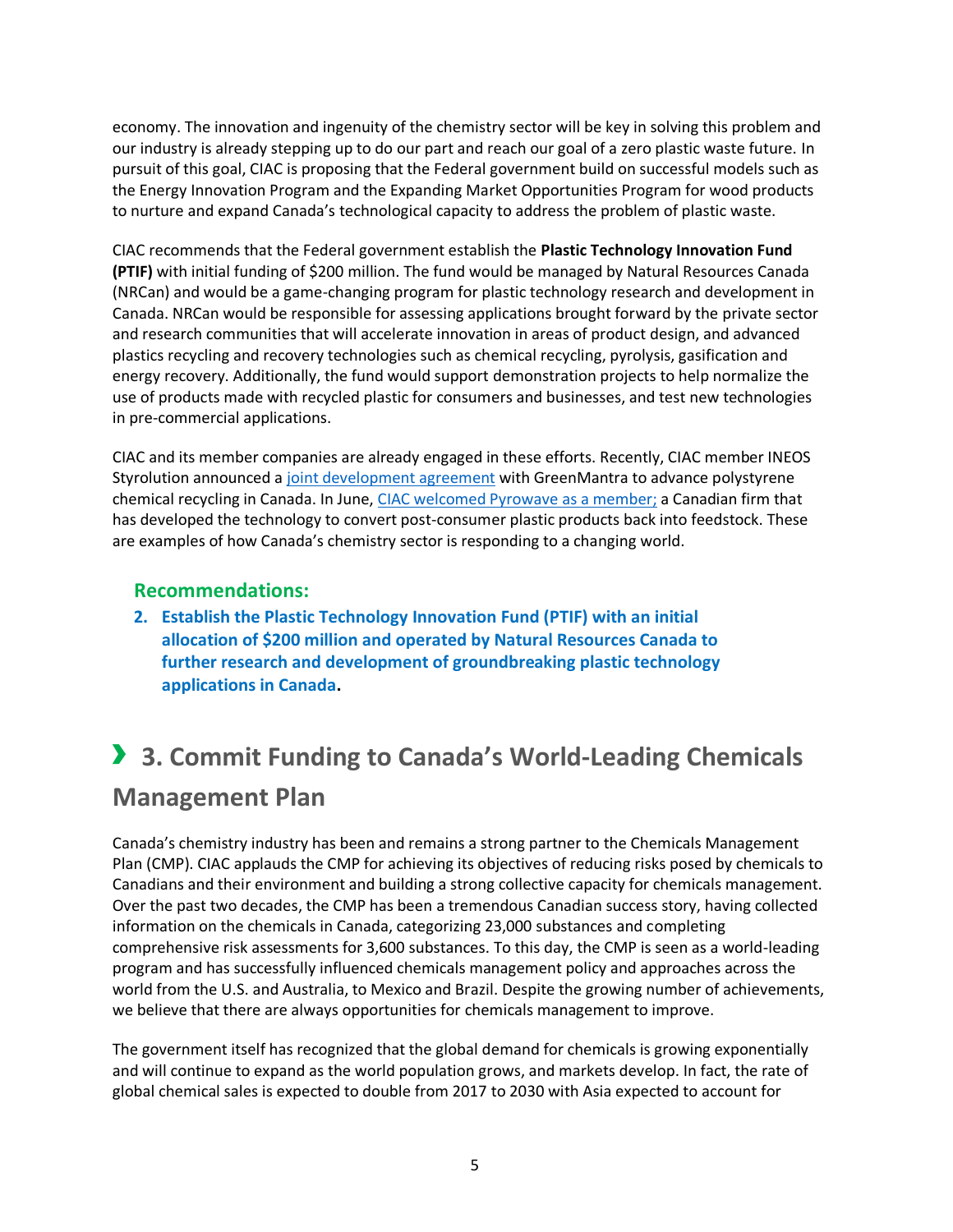nearly 70% of sales.<sup>1</sup> Chemicals and products are traded through increasingly complex international supply chains, often spanning many countries and regions with varying regulatory frameworks. New substances and manufactured products from global markets are entering Canada in greater volumes, often from jurisdictions where chemical management, process safety, and product standards are lacking.

Given that Canada is an import economy and that global chemical supply chains are becoming increasingly complex, the CMP must adapt to address these growing changes. Canada can share what it has learned on the effective management of chemicals and better protect its citizens simultaneously. A modest investment in international development can pay significant dividends to the future of chemicals management in Canada. CIAC remains strongly committed to ensuring that Canadians remain confident that health, safety and the protection of the environment are always top of mind in the products they use.

It remains vitally important that re-investment occurs in the CMP. It is essential that this investment focus on the global aspects of chemical management and ensure that imported products have the same rigour in protecting the health and safety of Canadians and the Canadian environment. New international engagement and the transfer of knowledge of the important lessons that Canada has learned in its pursuit of responsible chemical management will be paramount in the next phase of the Chemicals Management Plan. We would encourage Global Affairs Canada to promote international development in chemicals management policies and frameworks. Sharing Canada's risk-based approach to chemicals management will benefit Canadians who purchase products that come from jurisdictions where chemicals management policy is currently underdeveloped.

#### **Recommendation:**

**3. Re-Authorize the existing funding for the Chemicals Management Plan and specifically develop and expand all aspects related to international development to share Canada's expertise.**

 $\overline{a}$ 

<sup>&</sup>lt;sup>1</sup> UNEP, "[Global Chemicals Outlook II: From Legacies to Innovative Solutions](https://wedocs.unep.org/bitstream/handle/20.500.11822/28113/GCOII.pdf?sequence=1&isAllowed=y)," p. 28